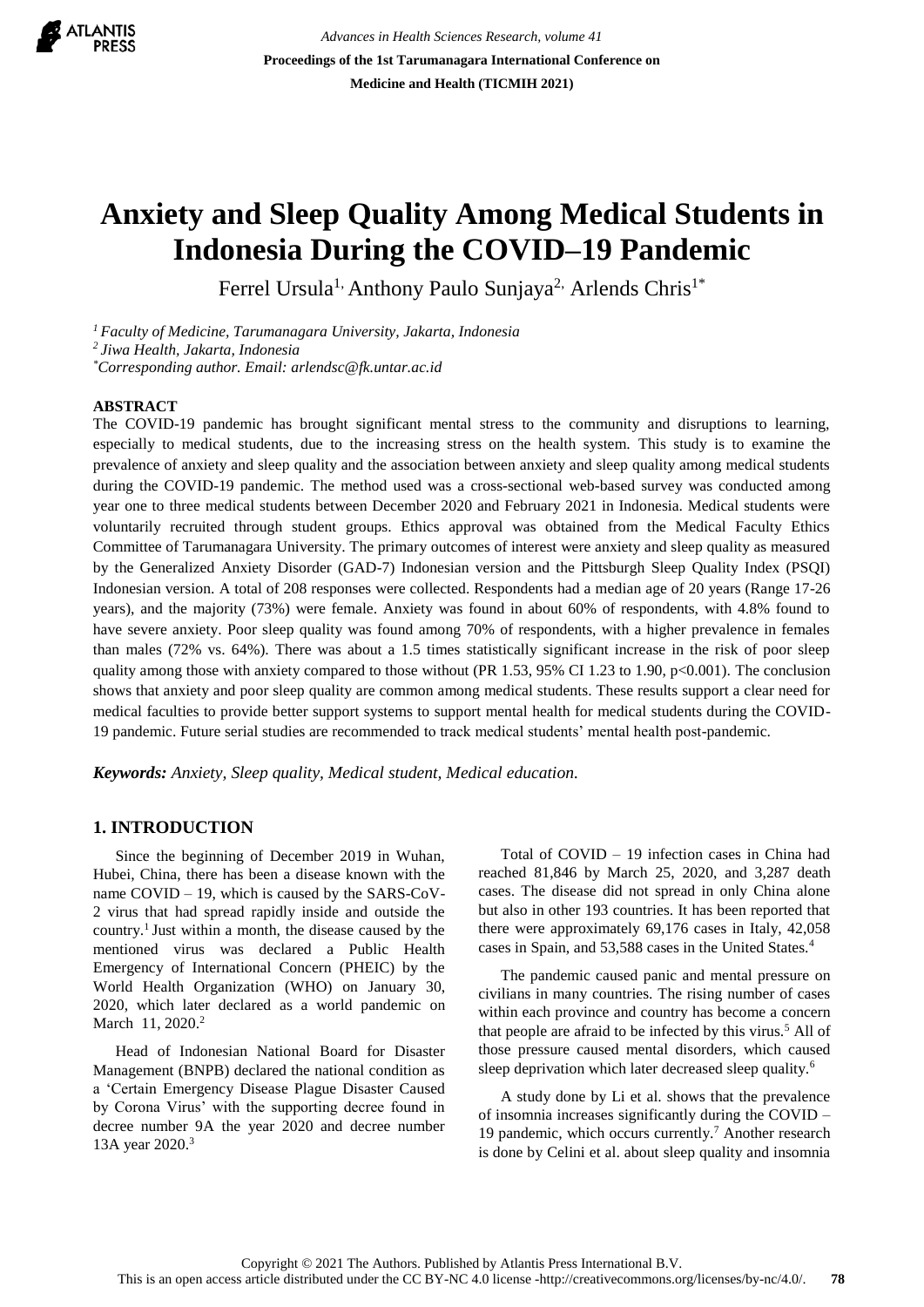to 1,310 adults amongst workers and university/college students. The result of the study showed that those 1,310 adults had a borderline depressive disorder and higher stress level, which showed the low quality of sleep.<sup>8</sup>

The following research investigated the sleep quality of individuals who had isolated themselves during the COVID-19 pandemic. The researchers found that there is a relationship between worry and stress with low sleep quality. Other than that, researchers said that isolated individuals have a high borderline of worry and low sleep quality.<sup>9</sup>

The pandemic brings the risk of death and psychological pressure, which occurred to all people living in the world. The spread of this virus cannot be slowed down, which made restrictions to all activity (e.g., operational hours of stores are decreased, and restaurants are closed). Even educational organizations had to go online, which made the students had to study from home. This resulted in bad mental health for the students who were stressed by the disruption of the study procedure. With the disruption of the study procedure, which is hindered by the pandemic, it is enough to give psychological pressure to the students, and this will impact the quality of sleep among each student.<sup>10,11</sup>

From this study above, many types of study about the worry experienced by workers, but there are limited numbers of those that investigated how it affects students' sleep quality. Above all of those reasons, the writer researched the association between worry and sleep quality during the COVID  $-19$  pandemic on medical students in the University of Tarumanagara.

#### **2. MATERIAL AND METHODS**

#### **Measurement of anxiety symptoms**

The Generalized Anxiety Disorder (GAD-7) is a measuring tool that will be used to measure anxiety. The instrument consisted of seven items: 1) feeling nervous, anxious, or on edge; 2) not being able to stop or control worrying; 3) worrying too much about different things; 4) trouble relaxing; 5) being so restless that it is hard to sit still; 6) becoming easily annoyed or irritable; 7) feeling afraid as if something awful might happen.<sup>12</sup>

The psychometric of GAD-7 has been tested in a heterogeneous sample of different diagnoses. The study found good internal consistency and convergent validity, but poor specificity and false-positive rates have also been found for specific anxiety disorders. Therefore GAD-7 can only be used to screen for generalized anxiety disorder, post-traumatic stress disorder (PTSD), *social anxiety disorder* (SAD), and panic disorder in primary health facilities. The GAD-7 with a  $\geq$  10 cutoff has a 74% sensitivity and 54% specificity.<sup>13</sup>

#### **Measurement of Sleep Quality**

The Pittsburgh Sleep Quality Index (PSQI) is a questionnaire used to assess a person's sleep quality or sleep deprivation during the last one month.<sup>14</sup> This questionnaire produces a score between 0-21 with seven components: sleep quality, sleep duration, sleep onset latency, and whether there are sleep deprivations. Each component will be given a score of 0, 1, 2, and 3.

If the score of this questionnaire is high, it means that the research subject has a sleep disorder. A score of  $\leq 5$ is considered a threshold for moderately good sleep quality, whereas  $> 5$  is considered fairly poor.<sup>15</sup> A global score of  $> 5$  has proved to have a sensitivity of 98.7% and a specificity of 84.4%. The Pittsburgh Sleep Quality Index (PSQI) has a Cronbach's value ( $\alpha = 0.85$ ) and *testretest reliability*  $(r = 0.87)$ .<sup>16</sup>

#### **3. RESULTS**

The study results obtained from 208 respondents showed that the age of the respondents on average was 19.78, with a range of 17-26 years. Most of the female respondents were as many as 152 (73.1%) students. In the GAD-7 questionnaire used in this study, the level of anxiety was divided into no anxiety, mild anxiety, moderate anxiety, and severe anxiety. There were 86 (41.3%) respondents with no anxiety, 83 (39.9%) respondents with mild anxiety, 29 (13.9%) with moderate anxiety, and 10 (4.8%) respondents with severe anxiety. The average level of anxiety was highest in the age range of 18-21 years. Respondents with the most severe anxiety at the age of 20 were 7 (6.9%) respondents.

Most of the respondents who experienced anxiety were women, with 90 (59.1%) respondents. The results data acquisition from the level of sleep quality obtained were 146 (70.2%) respondents who had poor sleep quality, whereas the other 62 (29.8%) respondents had good sleep quality. The study from the PSQI questionnaire conducted on 208 respondents showed that the average level of poor sleep quality was in the 18-21 year age range with an average of above 50%. Most of the respondents who experienced poor sleep quality were women, with a total of 110 (72.4%) respondents.

A chi-square statistical test showed a significant association between anxiety and poor sleep quality (pvalue<0,005). Epidemiologically, a respondent who has anxiety is 1.5 times more at risk of having poor sleep quality.

#### **4. DISCUSSION**

In this study, based on the level of anxiety, most respondents who had severe anxiety levels were 20 years old, as many as 7 (6.9%) respondents. A study conducted by Malfasari, et al. on 272 students of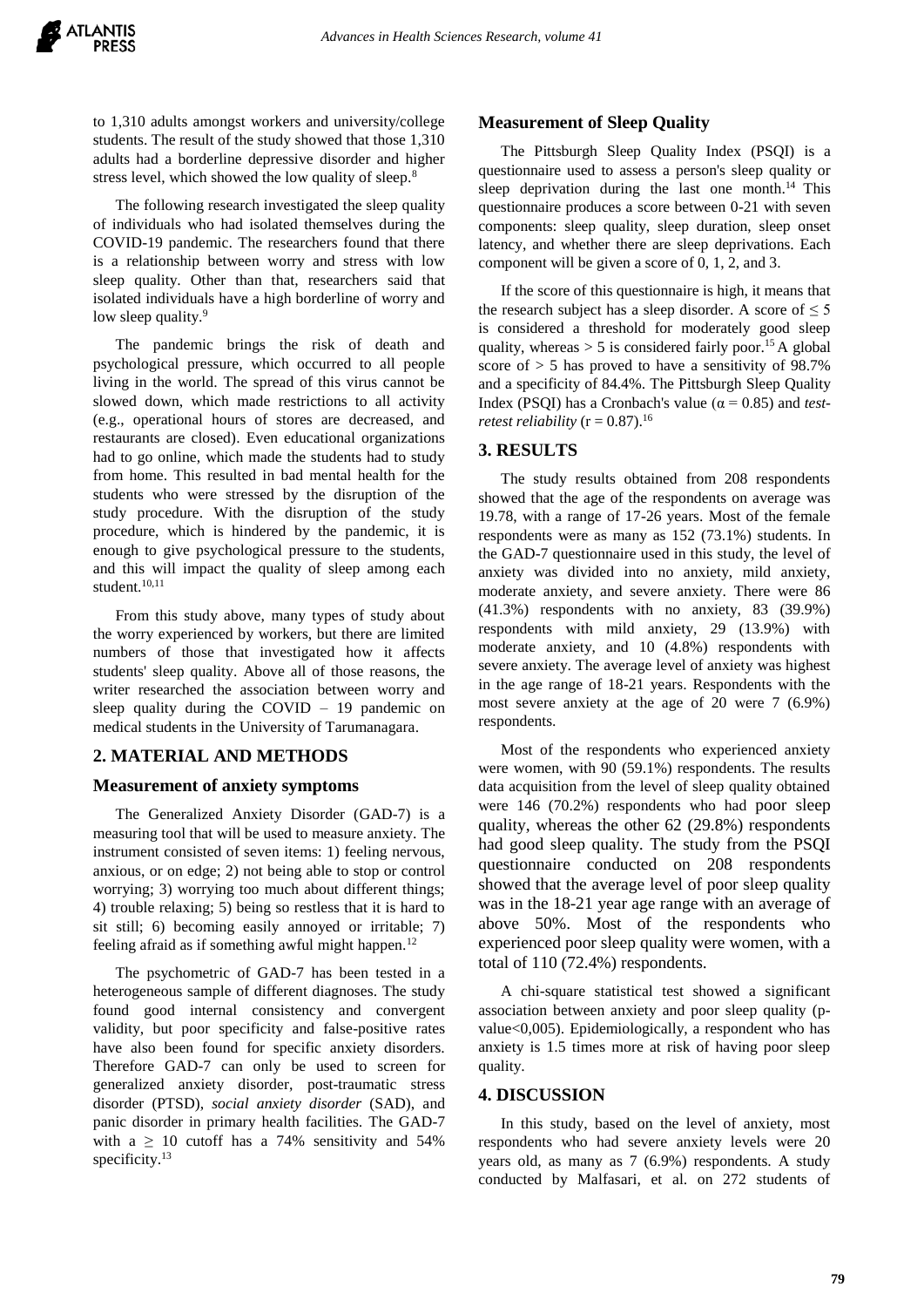STIKes Payung Negeri Pekanbaru showed that the majority of respondents were 21 years old, as many as 58 (35.8%) students. This study revealed that the younger the respondents, the higher the level of anxiety. The younger a person is, the easier it is for the individual to experience psychological stress and anxiety due to immature mental factors and lack of life experience.<sup>17</sup>

This study showed that the level of anxiety based on sex was 4 (7.1%) male students and 6 (3.9%) female students who experienced severe anxiety. A study conducted by Demak, et al. of 110 students of medical faculty Universitas Tadulako, showed that 38 male students experienced mild anxiety and 72 female students had a severe level of anxiety. A statistical test showed a significant association between sex and anxiety level  $(p<0,05)$ . This happens because the female has more active autonomic nerves than the male. As a result, sympathetic nerves and norepinephrine will increase, and there will be a release of catecholamine and abnormal serotonergic regulation so that women are more likely to experience anxiety than men.<sup>18</sup>

This study showed that the distribution of students' anxiety measured by GAD-7 questionnaire, students who experienced anxiety were as many as 58.6%. According to the study using Depression, Anxiety and Stress Scales (DASS-42) questionnaire conducted by Andy, et al., only 17 of 37 (36.17%) preclinic students of the medical faculty of Universitas Tarumanagara from January 2013 to January 2014 experienced anxiety. <sup>19</sup> Based on the study conducted by Gisela, et al. using the Beck Anxiety Inventory questionnaire, 37.9% of 2017 medical students of Universitas Tarumanagara had a minimum level of anxiety.<sup>20</sup> In a study conducted by Thinagar, et al. using the GAD-7 questionnaire, 76.9% of medical students of Universitas Udayana from February 2014 to April 2014 had moderate anxiety.<sup>21</sup>

In this study, 67 (66.3%) students had poor sleep quality with an average age of 20 years. Based on the study conducted by Ginting, et al. of 130 students of Universitas Indonesia, some respondents had poor sleep quality (measured by PSQI questionnaire) with an average age of 22.7 years, and based on a statistical test, there was no significant association between age and sleep quality  $(p>0,05)$ . In the student group, sleep quality was not affected by age but was caused by a newly acquired feeling of independence or a lack of experience of greater responsibility.<sup>22</sup>

In this study, most of those who had poor sleep quality were 110 (72,4%) female respondents. This is in line with the study conducted by Tantri, et al. that out of 87 students in Denpasar City, there was a majority of 42 (76,4%) female respondents who had poor sleep quality. Women have a low tolerance mechanism in overcoming problems so that they will experience sleep deprivations more often than men.<sup>23</sup>

This study showed that the distribution of students' sleep quality measured by PSQI questionnaire, medical students of Universitas Tarumanagara class 2018-2020 who experienced poor sleep quality were as many as 70.2%. This is in line with the study conducted by Stefanie, et al. by using PSQI questionnaire that 73.1% with poor sleep quality were medical students of Universitas Tarumanagara who took the Biomedical II block from March to November 2017. <sup>24</sup> This is also similar to the study conducted by Pangestu, et al. with the same questionnaire which stated that there were 69.1% medical students of Universitas Tarumanagara who had poor sleep quality.<sup>25</sup>

This study showed a significant association between anxiety and sleep quality (p-value  $\langle 0.05 \rangle$ ). The result obtained in this study was similar to the study conducted by Sugiarta, et al. using Zung Self-Rating Anxiety Scale questionnaire. The respondents of the study were medical students of Ukrida. The result showed a correlation and a significant association between levels of anxiety and sleep quality.

The sleep quality results obtained in the study measured by PSQI had a p-*value*=0,016. However, the correlation between these two variables was considered weak because several factors included problems with adapting to a new place, environment, courses, new circle of friends, or family problems. 26

The results were in line with the study obtained by Ramswah, et al., which showed that people aged 18-79 in Germany had a significant association between anxiety and sleep quality (AOR 3.94, 95% CI 1.66 –  $9.34$ ).<sup>27</sup>

# **5. CONCLUSION**

People at a young age may be more susceptible to anxiety, resulting in their decreased sleep quality, which is evident in the results of this study. Most respondents who experienced severe anxiety were at the age of 20 years. This pandemic is not only bad for physical health but can also harm mental health and sleep quality. This study showed that anxiety was associated with sleep quality. However, there was a tiny relevant study, especially on interventions on mental health at a younger age. It is essential to intervene and increase the number of relevant studies in Indonesia and many countries, especially those experiencing a high rate of COVID-19 spread.

#### **REFERENCES**

[1] Li Q, Guan X, Wu P, Wang X, Zhou L, Tong Y et al. Early Transmission dynamics in Wuhan, China, of Novel Coronavirus-Infected Pneumonia. N Engl J Med, 2020, Volume 382(13), 1199-207.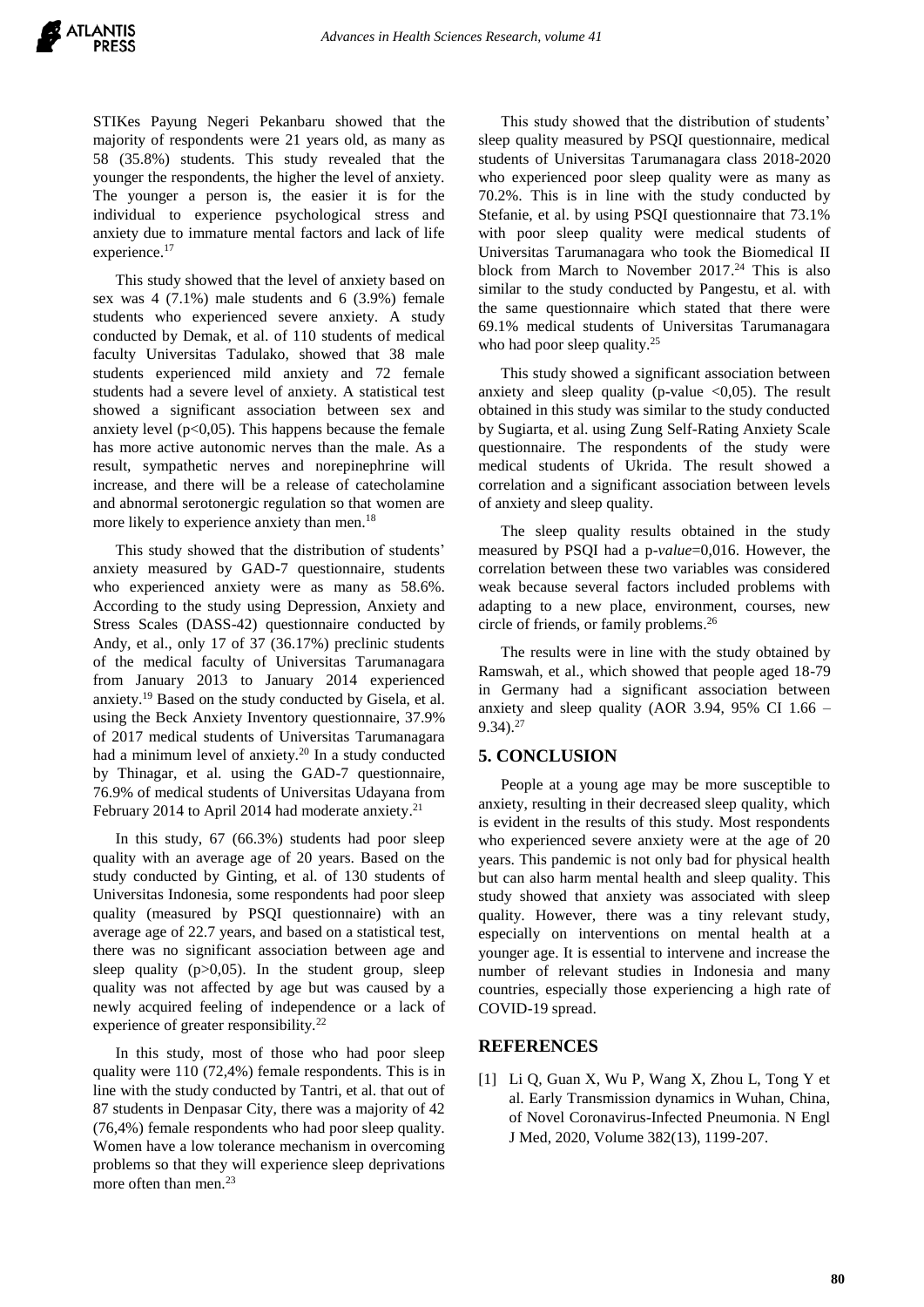

- [2] World Health Organization. Current novel coronavirus (2019-nCoV) outbreak. Available from: [https://www.who.int/health](https://www.who.int/health-topics/coronavirus)[topics/coronavirus](https://www.who.int/health-topics/coronavirus) (accessed August 5, 2020).
- [3] Direktorat Jenderal Kesehatan Masyarakat. Pengendalian stunting di era pandemi COVID – 19. Available from: [https://kesmas.kemkes.go.id/portal/konten/~rilis](https://kesmas.kemkes.go.id/portal/konten/~rilis-berita/060912-pengendalian-stunting-di-era-pandemi-covid-19)[berita/060912-pengendalian-stunting-di-era](https://kesmas.kemkes.go.id/portal/konten/~rilis-berita/060912-pengendalian-stunting-di-era-pandemi-covid-19)[pandemi-covid-19](https://kesmas.kemkes.go.id/portal/konten/~rilis-berita/060912-pengendalian-stunting-di-era-pandemi-covid-19) (accessed August 5 2020).
- [4] World Health Organization. Novel coronavirus (2019-nCov): situation report. Available from: https://www.who.int/docs/defaultsource/coronavirus/situation reports (accesed August 5, 2020)
- [5] Bao Y, Sun Y, Meng S, Shi J, Lu L. 2019-nCoV epidemic: address mental health care to empower society. The Lancet Psychiatry, 2020; Volume 395(10224),e37–8.
- [6] Huang Y, Zhao N. Generalized anxiety disorder, depressive symptoms and sleep quality during COVID-19 outbreak in China: a web-based crosssectional survey. Psychiatry Res, 2020, Volume 288:112954.
- [7] Li Y, Qin Q, Sun Q, Sanford LD, Vgontzas AN, Tang X. Insomnia and psychological reactions during the COVID-19 outbreak in China. J Clin Sleep Med, 2020, Volume 16(8):1417–8.
- [8] Cellini N, Canale N, Mioni G, Costa S. Changes in sleep pattern, sense of time and digital media use during COVID-19 lockdown in Italy. J Sleep Res, 2020, Volume 29(4):1–5.
- [9] Lai J, Ma S, Wang Y, Cai Z, Hu J, Wei N, et al. Factors associated with mental health outcomes among health care workers exposed to coronavirus disease 2019. JAMA Netw open, 2020,3(3):e203976.
- [10] Chen Q, Liang M, Li Y, Guo J, Fei D, Wang L, et al. Mental health care for medical staff in China during the COVID-19 outbreak. The Lancet Psychiatry, 2020, Volume 7(4):e15–6.
- [11] Asaad AM, El-Sokkary RH, Aedh AI, Alzamanan MAA, Khalil FO. Exploring knowledge and attitude toward middle east respiratory syndromecoronavirus (MERS-coV) among university health colleges' students, Saudi Arabia: a cross- sectional study.Am J Infect Diseases, 2019, Volume 15(1):37–43.
- [12] Spitzer RL, Kroenke K, Williams JB, Lowe B. A brief measure for assessing generalized anxiety

disorder: the GAD-7. Arch Intern Med, 2006, Volume 166(10): 1092-7.

- [13] Beard C, Bjorgvinsson T. Beyond generalized anxiety disorder: psychometric properties of the GAD-7 in a heterogeneous psychiatric sample. J Anxiety Disord, 2014, Volume 28(6): 547-52.
- [14] Doi Y, Minowa M, Uchiyama M, Okawa M. Development of the japanese version of the pittsburgh sleep quality index. Jpn J Psychiatry Treat, 1998, Volume13:755–63.
- [15] Buysse DJ, Reynolds CF, 3rd, Monk TH, BermanSR, Kupfer DJ. The pittsburgh sleep quality index: anew instrument for psychiatric practice and research.Psychiatry Res, 1989, Volume 28:193–213.
- [16] Backhaus, J., Junghanns, K., Broocks, A., Riemann, D., & Hohagen, F. Test–retest reliability and validity of the pittsburgh sleep quality index in primary insomnia. Journal of Psychosomatic Research, 2002, Volume 53(3):737–740.
- [17] Malfasari E, Devita Y, Erlin F, Filer. Faktor-Faktor Yang Mempengaruhi Kecemasan Mahasiswa Dalam Menyelesaikan Tugas Akhir Di Stikes Payung Negeri Pekanbaru.Jurnal Ners Indonesia, 2018, Volume 9(2):124-13.
- [18] Demak IPK, Suherman. Hubungan Umur, Jenis Kelamin Mahasiswa Dan Pendapatan Orang Tua Dengan Tingkat Kecemasan Pada Mahasiswa Pendidikan Sarjana Program Studi Pendidikan Dokter Fkik Universitas Tadulako. Medika Tadulako, 2016, Volume 3(1):23-32.
- [19] Andy, Chris A. Perbedaan tingkat stres, kecemasan, dan depresi pada mahasiswa preklinik dan klinik Fakultas Kedokteran Universitas Tarumanagara. Tarumanagara Medical Journal, 2018, Volume 1(1):21-26.
- [20] Gisela E, Chris A. Hubungan adiksi internet dan kecemasan pada mahasiswa Fakultas Kedokteran Universitas Tarumanagara Angkatan 2017. Tarumanagara Medical Journal, 2020, Volume (2):245-250.
- [21] Thinagar M, Westa W. Tingkat kecemasan mahasiswa kedokteran Universitas Udayana dan implikasinya pada hasil ujian. Intisari Sains Media, 2017, Volume 8(3): 181-183.
- [22] Ginting HWB, Gayatri D. Kualitas Tidur Pada Mahasiswa.Fakultas Ilmu Keperawatan UI,2013:1- 9
- [23] Tantri IN, Sundari LPR. Hubungan Antara Jenis Kelamin, Konsumsi Kafein, Tinggal Sendiri, Dan